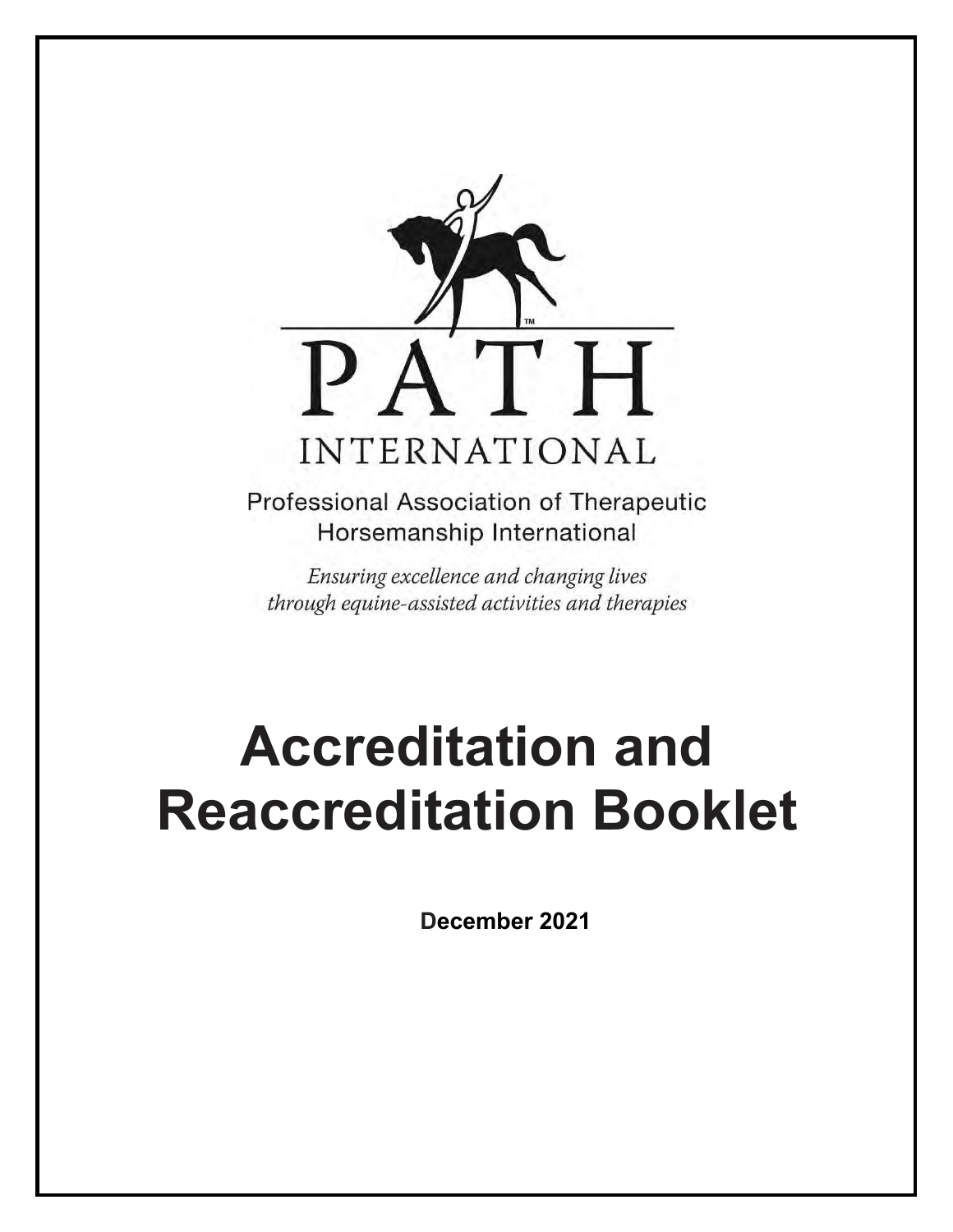# **Table of Contents**

<span id="page-1-0"></span>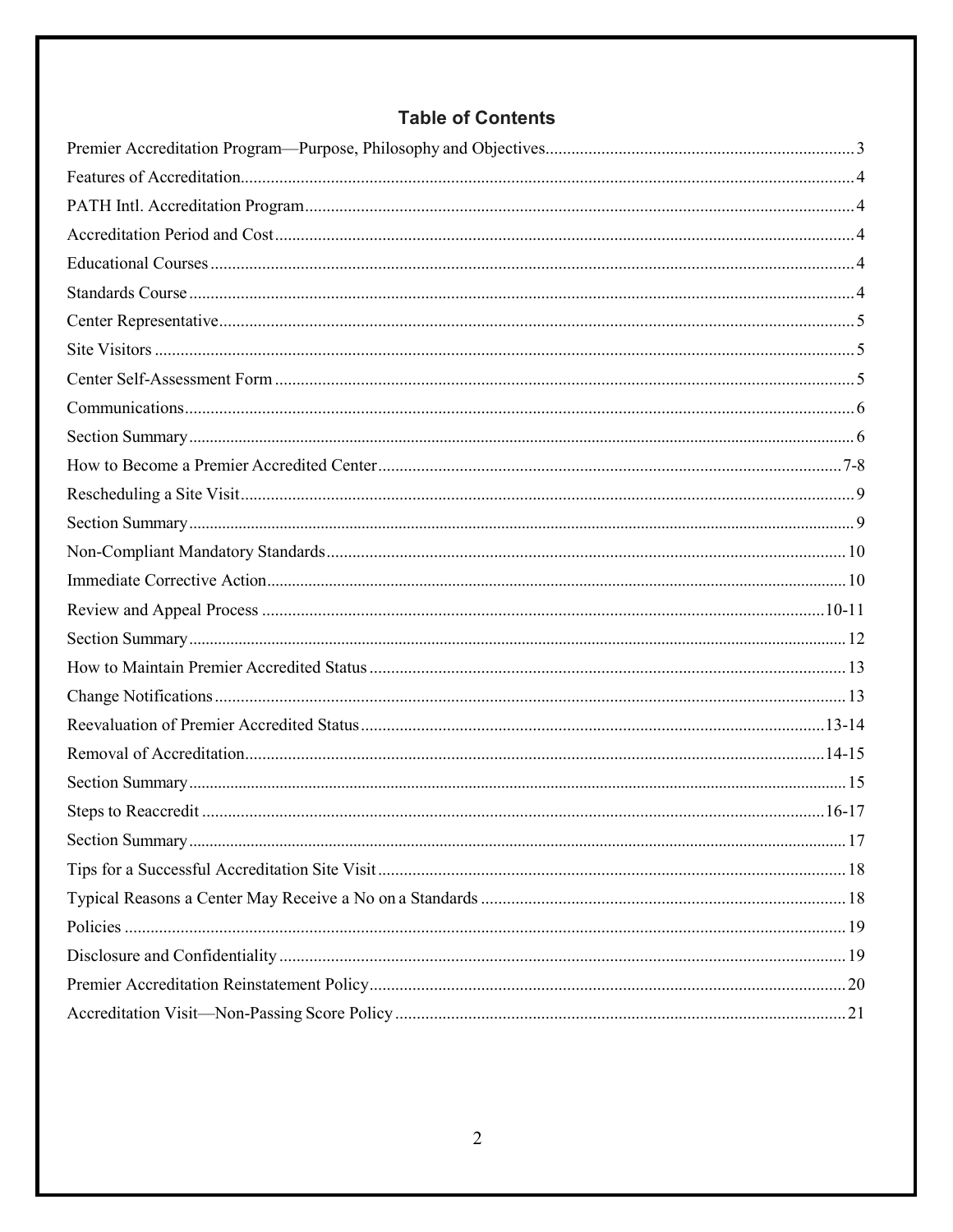# <span id="page-2-0"></span>**Professional Association of Therapeutic Horsemanship International Premier Accredited Center Program**

The most current *Professional Association of Therapeutic Horsemanship International Standards for Certification & Accreditation* is available in the Members Only section of the PATH Intl. website and for purchase in the online store [at www.pathintl.org.](http://www.pathintl.org/)

## **Purpose**

The purpose of the PATH Intl. Premier Accredited Center program is to provide a process of evaluation that recognizes that a center's program meets basic standards for health and safety and so promotes the well-being of all participants and equines.

## **Rationale and Philosophy**

Accreditation is a voluntary membership-driven process. Accreditation focuses on education and evaluation of a center's program(s) using standards that are developed and approved by the membership and that are considered basic to equine-assisted services. Standards are written in an objective manner to assure consistent interpretation by centers and consistent evaluation by trained site visitors. The standards are reviewed regularly and updated by the PATH Intl. Program and Standards Oversight Committee and Accreditation Sub-Committee as needed.

PATH Intl. standards identify practices considered basic to safe, quality equine-assisted services. Standards, however, do not require that all programs look alike. The accreditation program serves a broad range of centers that may vary widely in type, history, size and budget.

As a benefit of accreditation, PATH Intl. Premier Accredited Centers may use the PATH Intl. Premier Accredited Center logo. This logo, which is a registered trademark, represents to the public that the center has met the criteria for accreditation. It is not appropriate for centers to advertise or imply that accreditation has been applied for or earned until written notification has been received from PATH Intl.

#### **Objectives**

The PATH Intl. Premier Accredited Center program:

- establishes the international standards for equine-assisted services used by centers for planning and implementing services;
- provides a formal means for accreditation and continuing self-evaluation;
- provides resources to help centers become accredited;
- builds public confidence in a center's ability to provide quality services; and
- assists the public in selecting centers that meet established standards and promotes public recognition of industry standards.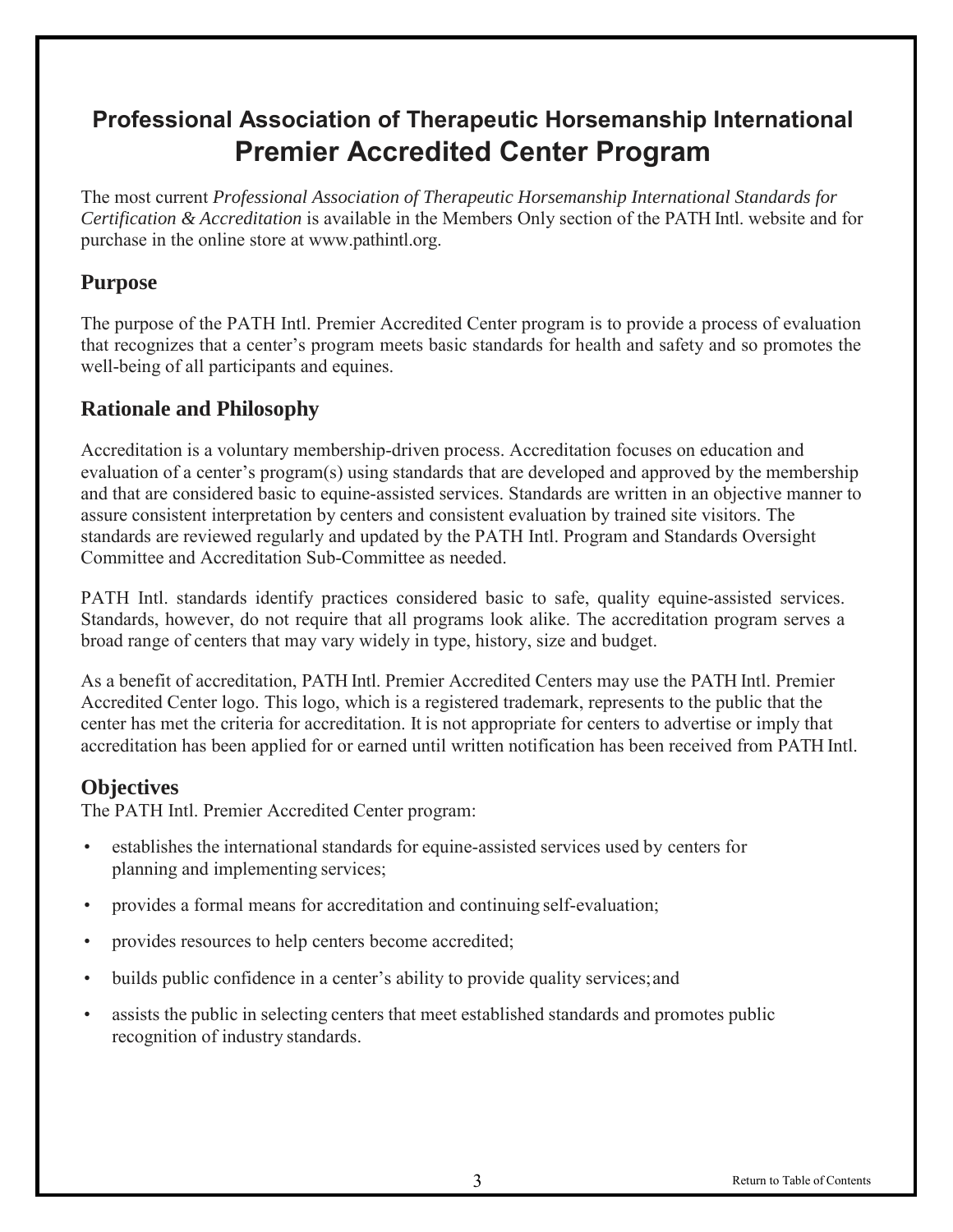# **Features of Accreditation**

#### <span id="page-3-0"></span>**Membership Driven:**

- The strength of an international accreditation program lies in the grassroots participation of its members.
- Accreditation establishes the Professional Association of Therapeutic Horsemanship International Premier Accredited Center program as the benchmark of the industry.
- Accreditation builds the historical precedent of committees as representative of the membership.
- Accreditation addresses the need for greater membership participation.
- Accreditation promotes professional pride.

#### **Voluntary:**

- Accreditation affords PATH Intl. the opportunity to educate non-accredited centers regarding industry standards.
- Accreditation's voluntary status allows for the inclusion in PATH Intl. of programs that are not PATH Intl. Premier Accredited Centers.

## **Peer Review:**

- The strongest and most successful accreditation programs use peer review.
- <span id="page-3-1"></span>• A formalized, delineated peer review process provides an objective system to ensure consistent oversight of programs.
- A specific peer review process promotes public confidence in the industry.
- Peer review offers opportunities for improvement of programs, dissemination of information and strengthening of professional respect and cooperation.

# <span id="page-3-3"></span><span id="page-3-2"></span>**PATH Intl. Accreditation Program**

#### **Accreditation Period and Cost**

Centers that choose to participate in the PATH Intl. Premier Accredited Center program will submit an application for accreditation and a \$150 application fee. Once a center has been granted premier accredited status, the remaining cost of accreditation (currently \$750 for five years, divided equally over five years) will be invoiced with the membership fees each year of the five-year accreditation period.

#### **Educational Courses**

The accreditation process and PATH Intl. standards are updated annually; it is necessary to complete the PATH Intl. Standards Course and exam in person or online no more than 12 months prior to the site visit to ensure that the center has the most up-to-date information.

#### **Standards Course**

The Standards Course is directed to both incoming instructors and centers applying for accreditation. The focus of the course is on the importance and application of the PATH Intl. standards for all who work in the EAS industry. This course is available in person or online. The online version may be purchased through the online store [at www.pathintl.org o](https://netforum.avectra.com/eweb/shopping/shopping.aspx?site=pathintl&%3Bwebcode=shopping&%3Bshopsearch=cat&%3Bprd_key=9a63409f-4023-4a6a-a3d9-f37bc9e42632)r by contacting the PATH Intl. office.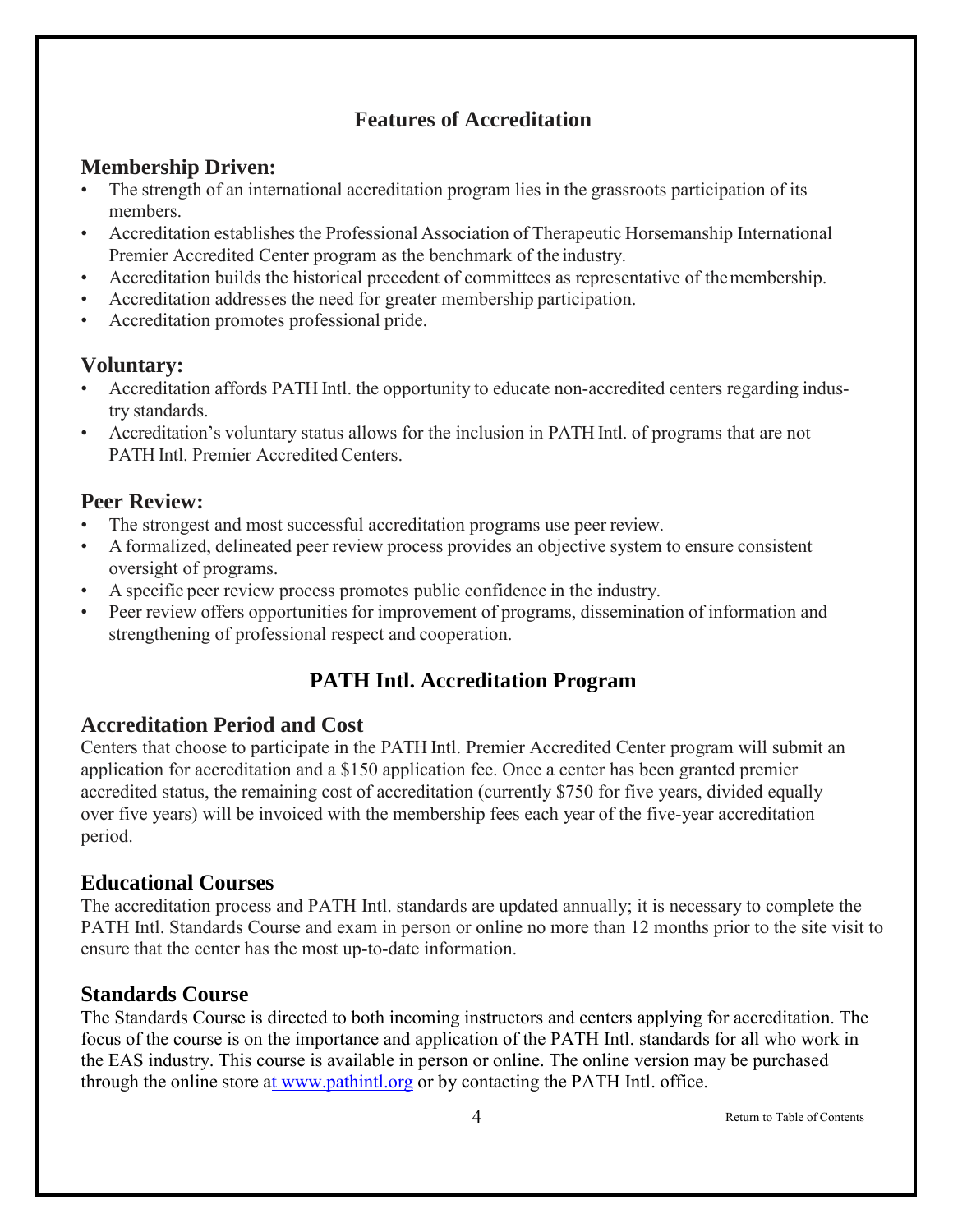#### <span id="page-4-0"></span>**Center Representatives**

Centers interested in participating in the PATH Intl. Premier Accredited Center process must designate a person from the center who will lead the center in the accreditation process and be the point of contact for all correspondence regarding accreditation. This person should also assist the center in preparing for the accreditation visit. This person is referred to as the center's "center representative" and must meet the following requirements:

- <span id="page-4-1"></span>• Must be a PATH Intl. Individual Member
- Must successfully complete the in person or online Standards Course within twelve months of the site visit
- <span id="page-4-2"></span>Must be present on the day of the site visit

It may be a good idea for the center to select an alternate center representative.\* The alternate center representative should be able to step in should there be an unexpected change due to an emergency on the day of the site visit. Any changes of the center representative on or before the day of the visit MUST be submitted to the PATH Intl. office in writing as soon as possible. Faxes and emails are acceptable.

\*Must meet all the requirements of a center representative.

#### **Site Visitors**

Site visitors are volunteers who work on behalf of PATH Intl. and the premier accreditation program. They have completed a minimum of 20 hours of standards training to become visitors. They must participate in updates and continue to complete visits in order to retain their status. All site visitors are required to sign confidentiality statements and keep all information concerning the visit confidential. The visitors will sign releases or confidentiality policies as might be required by the center. Visitors have experience in the PATH Intl. center profession, often serving as the center representative of another PATH Intl. Premier Accredited Center.

There are two classifications of PATH Intl. site visitors: associate visitors and lead visitors. The lead visitor is defined as the visitor who is charged with the administrative responsibilities for arranging the process and coordination of the visit.

#### **Center Accreditation Self-Assessment Form**

The PATH Intl. Center Accreditation Self-Assessment form is a resource for centers to determine if they are ready to start the accreditation process. To become accredited, centers must be in 100% compliance with all PATH Intl. mandatory standards, have a passing score of 75% or higher in each category with an overall score of 80% or higher. The self-assessment allows centers to ensure that they are meeting the standards prior to the site visit. Center Representatives are not required to complete this form for Accreditation; however it is strongly encouraged to help you access your center's compliance with the standards.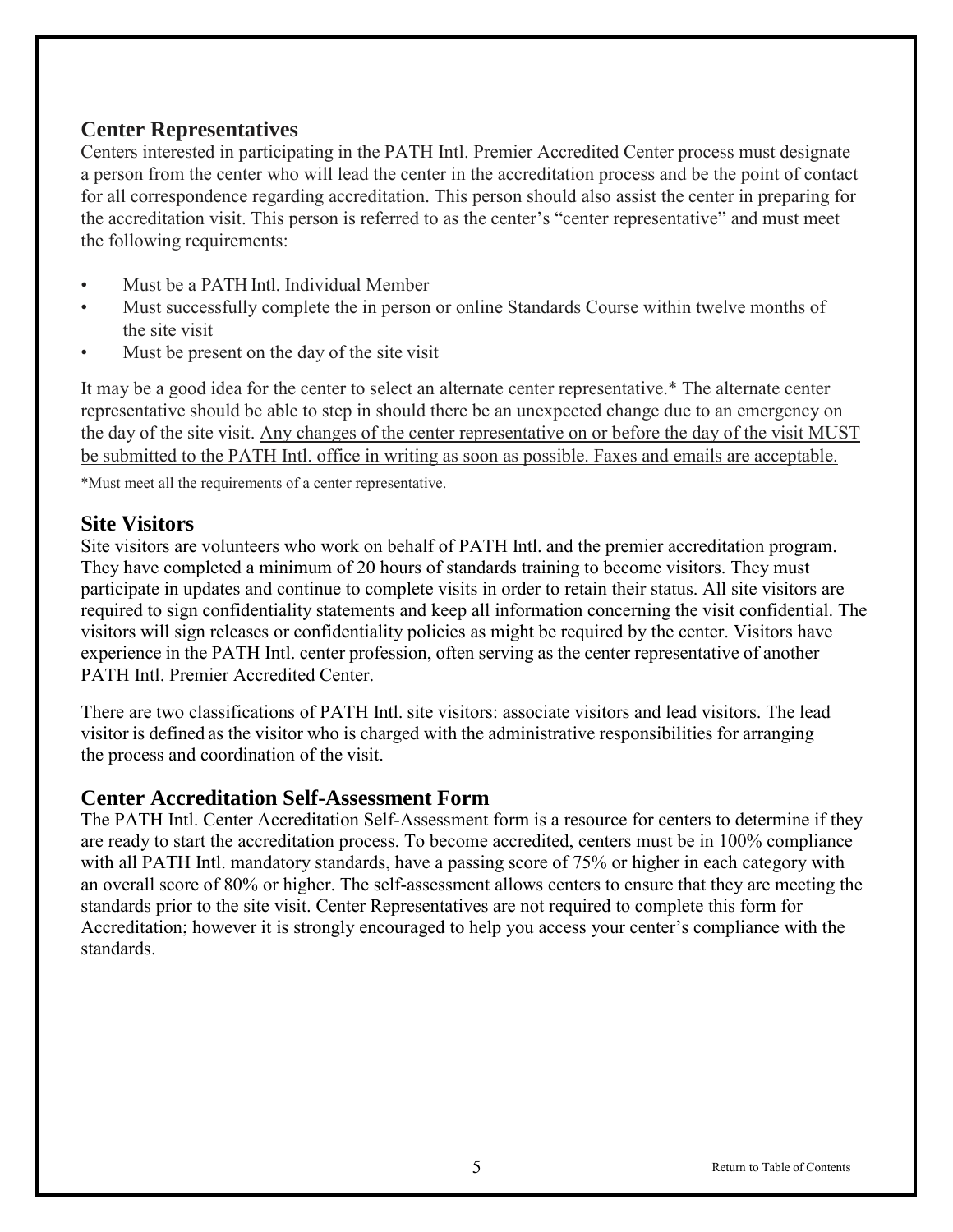#### <span id="page-5-0"></span>**Guidelines for Communication**

- All communications between centers and the Accreditation Sub-Committee must be made in writing and sent to the PATH Intl. office.
- Suggestions and/or complaints about the PATH Intl. Premier Accredited Center program should be made in writing to the PATH Intl. office, directed to the attention of the Accreditation Sub-Committee.

- The purpose of the PATH Intl. Premier Accredited Center program is to provide a process of evaluation.
- The cost of accreditation is \$750 for the five years of the accreditation period, divided equally over five years at \$150 per year due with center renewal.
- The Standards Course must be taken no less than 12 months from the date of the site visit.
- The center representative is designated by the center and coordinates the site visit details. The center representative must be present the day of the site visit.
- The Center Accreditation Self-Assessment is a tool to help centers prepare for an accreditation site visit.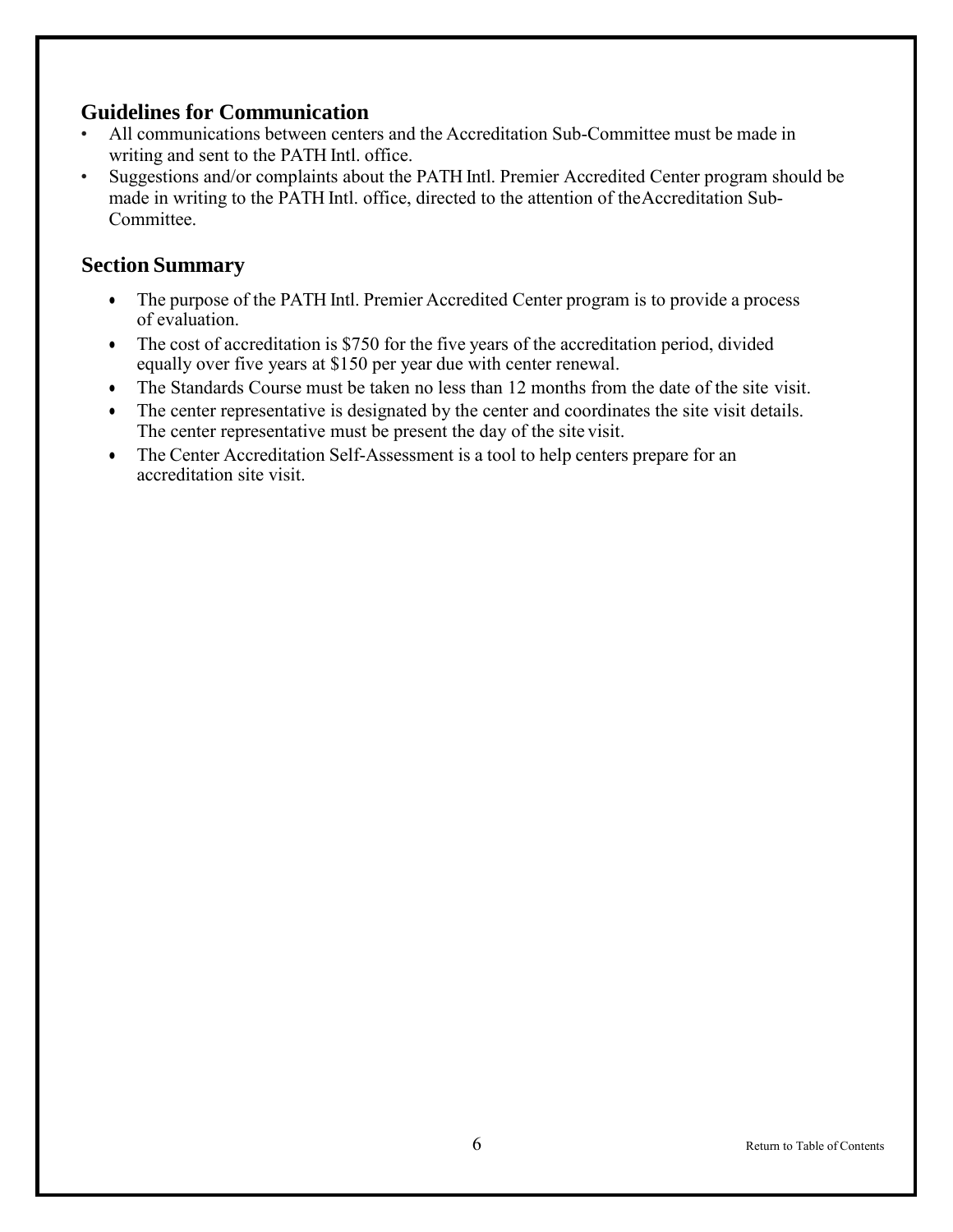# **How to Become a PATH Intl. Premier Accredited Center**

<span id="page-6-0"></span>A center must be a Professional Association of Therapeutic Horsemanship International center in good standing for at least one full year before it is eligible to apply for accreditation.

- 1. The center's representative must complete and pass the Standards Course in person or online with a minimum score of 90%. If the center designates an alternate center representative, he/she must also complete a Standards Course.
- 2. Upon completion of the Standards Course, a PATH Intl. Application for Center Accreditation and a Center Accreditation Self-Assessment form will be handed out at the in person Standards Course at PATH Intl. regional and annual conferences. The forms can also be downloaded a[t](http://www.pathintl.org/path-intl-centers/path-intl-center-accreditation) [www.pathintl.org,](http://www.pathintl.org/path-intl-centers/path-intl-center-accreditation) under the Center's tab, or obtained by contacting the PATH Intl. office.
- 3. The center must complete and submit a PATH Intl. Application for Center Accreditation within 90 days of completion of the Standards Course.
- 4. The PATH Intl. office will review all applications to determine eligibility. Only complete applications will be accepted. Complete applications are those that are received within the center's 90-day time limit and include the following:
	- Any supporting documentation as detailed on the application
	- A \$150 application fee
- 5. Centers that submit incomplete applications will be notified as to what steps to take in order to complete the application process.
- 6. All core standards as well as any standards for specialty activities indicated on the center's application must be scored on the day of the visit. Any and all changes to center activities must be submitted in writing to the PATH Intl. office no later than two weeks prior to the date of the visit.
- 7. Accepted applications are assigned site visitors. The PATH Intl. office will notify the assigned site visitors of the required visit. The center representative will be notified that visitor assignments have been made. Centers that are going through the accreditation process for the first time need to complete the site visit within one year from the date the center representative took the Standards Course and exam online or in person. Site visits for premier accredited centers must occur before accreditation due date. All center representatives must have taken the Standards Course and exam online or in person within 12 months of a site visit.
- 8. A center cannot request a visitor.
- 9. A center has the right to decline an assigned visitor by contacting the PATH Intl. office in writing.
- 10. The lead visitor will contact the center representative to schedule a mutually agreeable date and time for the visit. The lead visitor initiates scheduling with the center and coordinates the date with the associate visitor. The lead visitor then confirms the agreed-upon visit in writing to the center, the associate visitor and the PATH Intl. office.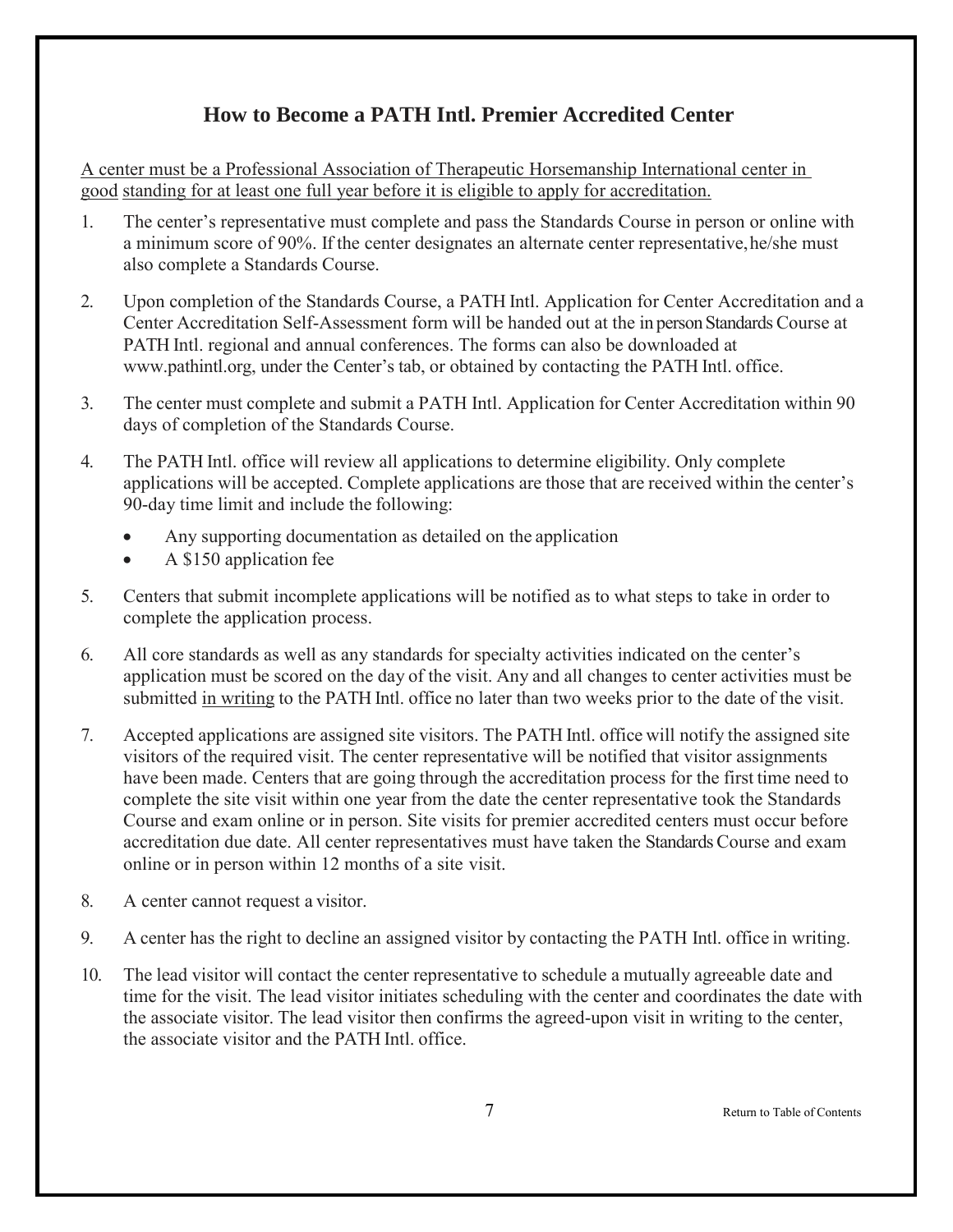- 11. A site visit consists of two visitors; one is designated as the lead visitor, and the other is designated as the associate visitor.
- 12. The center is responsible for the visiting day schedule and must be prepared for visitation of all activities and at all sites. The visit should be completed in one day. When a site visit requires more than one day, the lead visitor submits the Site Visit Confirmation form to the PATH Intl. office for review. The responsibility of the extra expense is determined by the PATH Intl. CEO. The center will be notified by the PATH Intl. office if the additional travel expenses will be incurred by the center.
- 13. During the course of the visits, differences of opinion may arise regarding the interpretation of a standard. If the problem cannot be resolved, the lead visitor will make a determination and score the standard. The standard will be circled. The center representative and both visitors will write their opinions on the comment form for the Accreditation Sub-Committee to review. The visit will continue until all standards have been scored.
- 14. At the completion of the visit, the accreditation score form is completed by the lead visitor and a copy of the form is given to the center representative and a copy is retained by the lead visitor. **Comments are written by both the lead visitor and the center representative for any standard receiving a "no" score.** The score form and comment form are signed by the lead visitor, associate visitor and center representative.
- 15. Upon completion of the visit, the original score form and any supporting documentation is sealed in the presence of the center representative in a stamped envelope and mailed to the PATH Intl. office the same day for calculation. The responsibility to mail the score form rests with the lead visitor. If the original score form is lost, an unaltered copy may be used for scoring.
- 16. Results are calculated by the PATH Intl. office. Centers will be notified of the results of the visit. If the center received a non-passing score, the review and appeal process may be initiated. In order to initiate the review and appeal process, the center must submit a letter requesting an appe[al. \(See](#page-9-0) [pages 10-11\)](#page-9-0)
- 17. In order to receive a passing score, centers must be in 100% compliance with all mandatory standards. Centers must also receive 75% or better in each category, Administration and Business, Facility, Equine Welfare and Management, Driving (if applicable), Ground (if applicable) and Medical/Mental Health (if applicable), an 80% or better in its overall score and 50% or better in Mounted, Interactive Vaulting and Equestrian Skills (as applicable). Mandatory standards are deemed significant in the assurance of safety precautions, certifications and liability.
- 18. The Accreditation Site Visit Evaluation form will be given to the center representative for completion and returned to the PATH Intl. office.
- 19. All site visit documentation is reviewed by the Accreditation Sub-Committee. Following this review, the center's accreditation status is determined.
- 20. Those centers who achieve PATH Intl. Premier Accredited Center status will be sent official written notification of their status. A plaque denoting premier accreditation status is sent.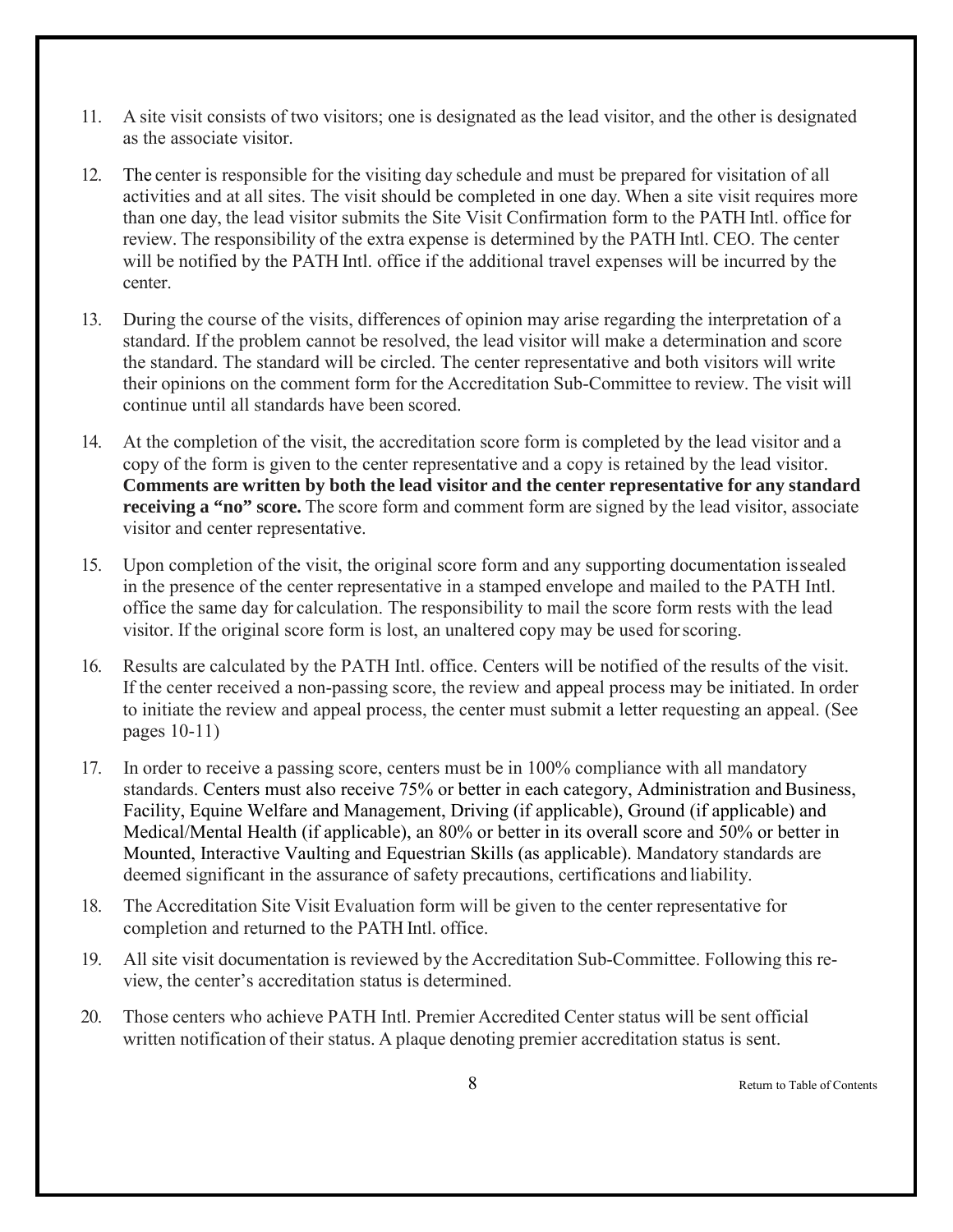# **Policy & Procedures for Rescheduling of Site Visit**

- <span id="page-8-0"></span>1. If an emergency situation warrants rescheduling the site visit, the lead visitor willreschedule.
- 2. It is the joint responsibility of the lead visitor and the center to schedule a mutually acceptable visit day. If satisfactory arrangements cannot be determined, a reassignment will be made by the PATH Intl. office.
- 3. If the center cancels and rescheduling is not a mutually agreed upon option, the center will forfeit a portion up to the total fee, based on expensesincurred to date, as calculated by the PATHIntl. office.
- <span id="page-8-1"></span>4. Newly accrediting centers must complete the site visit within one year of completing the Standards Course and exam online or in person to gain accreditation status. Site visits for premier centers must occur before accreditation due date. All center representatives must have taken the Standards Course and exam online or in person within 12 months of a site visit.

- A center must be a PATH Intl. center member in good standing for at least one full year before it is eligible to apply for accreditation.
- The center representative must complete the Standards Course and exam online or in person and submit the application for accreditation within 90 days of completion of the course.
- The application fee is \$150.
- For centers going through accreditation for the first time, the site visit must be completed within 12 months of completing the Standards Course and exam online or in person.
- For centers reaccrediting, the site visit must be completed prior to the center's accreditation lapse date.
- The date of the site visit is scheduled by the lead visitor with input from the associate visitor and center representative.
- All core and specialty standards indicated on the application must be scored on the day of the visit.
- A passing score is 100% compliance with all mandatory standards. Centers must also receive 75% or better in each category, Administration and Business, Facility, Equine Welfare and Management, Driving (if applicable), Ground (if applicable), Medical (if applicable) /Mental Health (if applicable), an 80% or better in its overall score and 50% or better in Mounted, Interactive Vaulting and Equestrian Skills (as applicable). Mandatory standards are deemed significant in the assurance of safety precautions, certifications and liability.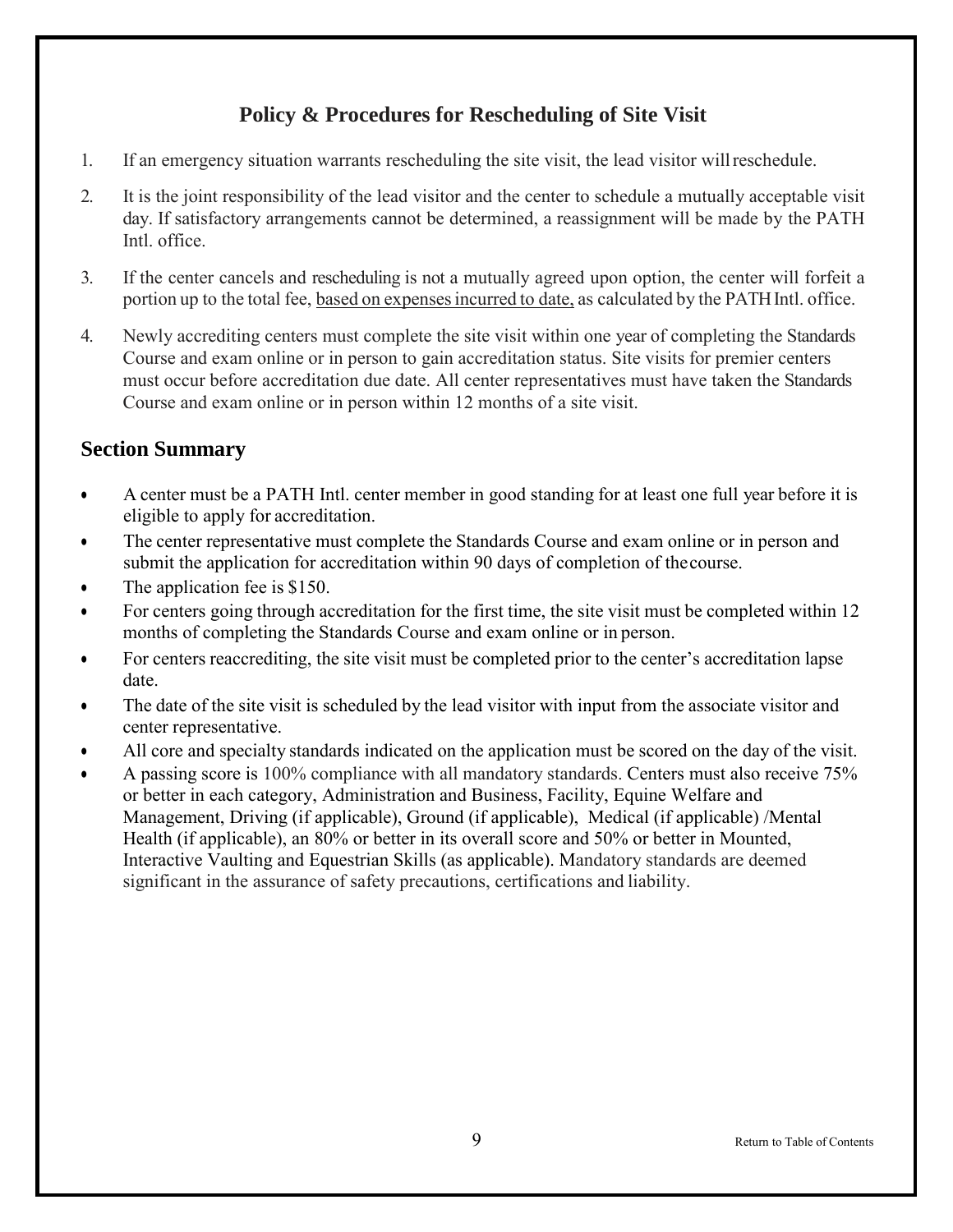# **Non-Compliant Mandatory Standards**

#### <span id="page-9-1"></span><span id="page-9-0"></span>**Procedures for Immediate Corrective Action Notification of Non-Compliant Mandatory Standard(s)**

At the end of a visit, the lead visitor will review with the center representative any mandatory standards that have been scored NO and complete the Immediate Corrective Action Notification of Non-Compliant Mandatory Standard form.

Mandatory standards are deemed to be significant in the assurance of safety precautions, certifications and liability. The purpose of this procedure is to notify the center that in order to be in full compliance with PATH Intl. membership requirements, the listed mandatory standard(s) must be immediately corrected. In addition and in order to be considered for premier accredited status, the center must follow the review and appeal process (see below).

The lead visitor will list the mandatory standard(s) that have been found to be in non-compliance and the steps the lead visitor feels should be taken immediately in order to come into compliance with the standard(s). Immediate corrective action must be completed, and documentation of such action, along with a letter of appeal, must be sent to the PATH Intl. office postmarked no later than five (5) working days from the date of the visit. Failure to do so will result in an automatic non-passing score.

The center representative and lead visitor will sign and date the form. A copy of the Immediate Corrective Action Notification of Non-Compliant Mandatory Standard form is given to the center representative and a copy is retained by the lead visitor. The original is returned to the PATH Intl. office with the score form and other supporting documentation.

#### <span id="page-9-2"></span>**Completion of this process in no way guarantees that PATH Intl. Premier Accredited Center status will be granted.**

#### **Review and Appeal Process**

#### *Step One: Appealing to the PATH Intl. Accreditation Sub-Committee*

The following criterion MUST be met without exception before the PATH Intl. Accreditation Sub-Committee overturns a non-passing score due to the center not passing a mandatory standard(s) on a visit:

• The center must complete and return to the PATHIntl. office all non-compliant mandatory standard paperwork and actions, along with a letter of appeal, within five (5) business days of its visit. (See above)

Accreditation Sub-Committee Action

- The Professional Association of Therapeutic Horsemanship International Accreditation Sub-Committee assigns and completes two (2) interviews. One committee member is assigned to interview the lead visitor and another to interview the individual who served as the center representative on the day of the visit.
- An overall score of 80% on all core and specialty standards must be achieved with no core or specialty section receiving less than 75% in order for a center to be considered eligible to appeal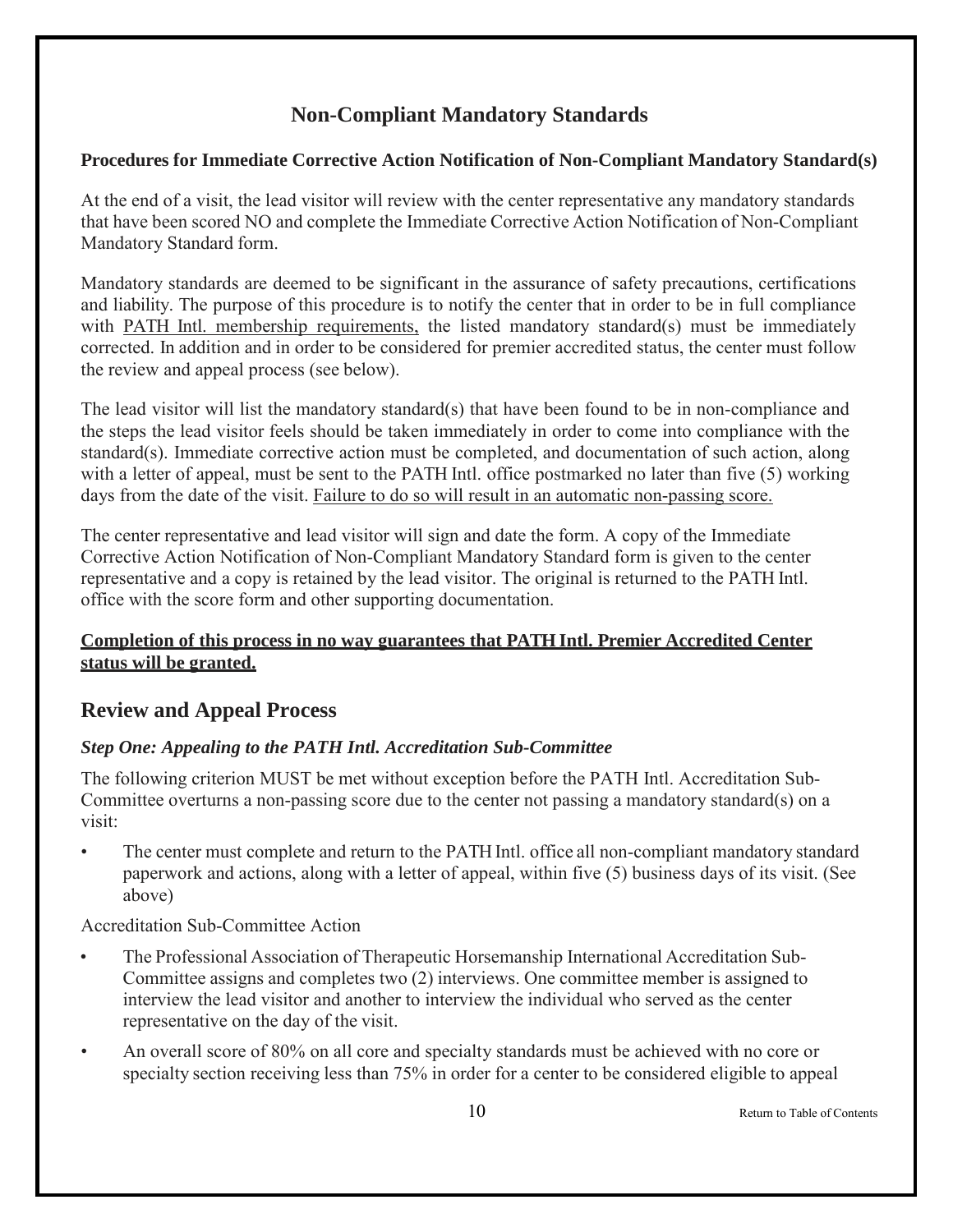<span id="page-10-0"></span>a non-passing score. Only in this instance, for the sole purpose of calculating a percentage in this specific step of the appeal process, does a failed mandatory standard carry the same scoring weight as a non-mandatory standard receiving a "no" score.

- Written information submitted from the day of the visit, the appeal letter and information gathered through the interviews conducted by the assigned PATH Intl. Accreditation Sub-Committee members only is considered in the committee's appeal decision for that visit.
- The PATH Intl. Accreditation Sub-Committee, through a review of all information presented and relevant past performance regarding any previous similar non-passing scores may decide to overturn a non-passing score. Continued operation as a Premier Accredited Center must be in accordance with ALL criteria outlined in the *PATH Intl. Standards for Certification and Accreditation*. No committee member who participated in the appealed center's visit participates in the discussion or decision to uphold or overturn a center's non-passing score.
- After a decision is reached by the PATH Intl. Accreditation Sub-Committee the center is notified.

#### *Step Two: Appealing to the PATH Intl. Board of Trustees*

- If the PATH Intl. Accreditation Sub-Committee affirms the non-passing score, the center may appeal in writing to the PATH Intl. Board of Trustees within five (5) working days of receipt of the written notification of the PATH Intl.Accreditation Sub-Committee decision.
- On receipt of the appeal notification, the PATH Intl. office notifies the PATH Intl. Board of Trustees.
- The PATH Intl. Board President will appoint an appeals committee to conduct a review of the original information from the visit. New or additional information will not be taken into consideration.
- The PATH Intl. Board of Trustees makes the final decision.
- After a decision is reached by the PATH Intl. Board of Trustees the center is notified.
- The decision of the PATH Intl. Board of Trustees is final.
- If the PATH Intl. Board of Trustees upholds the non-passing score, the center may choose to begin the accreditation process again. [\(See Accreditation Visit—Non-Passing Score Policy](#page-20-0) page 21)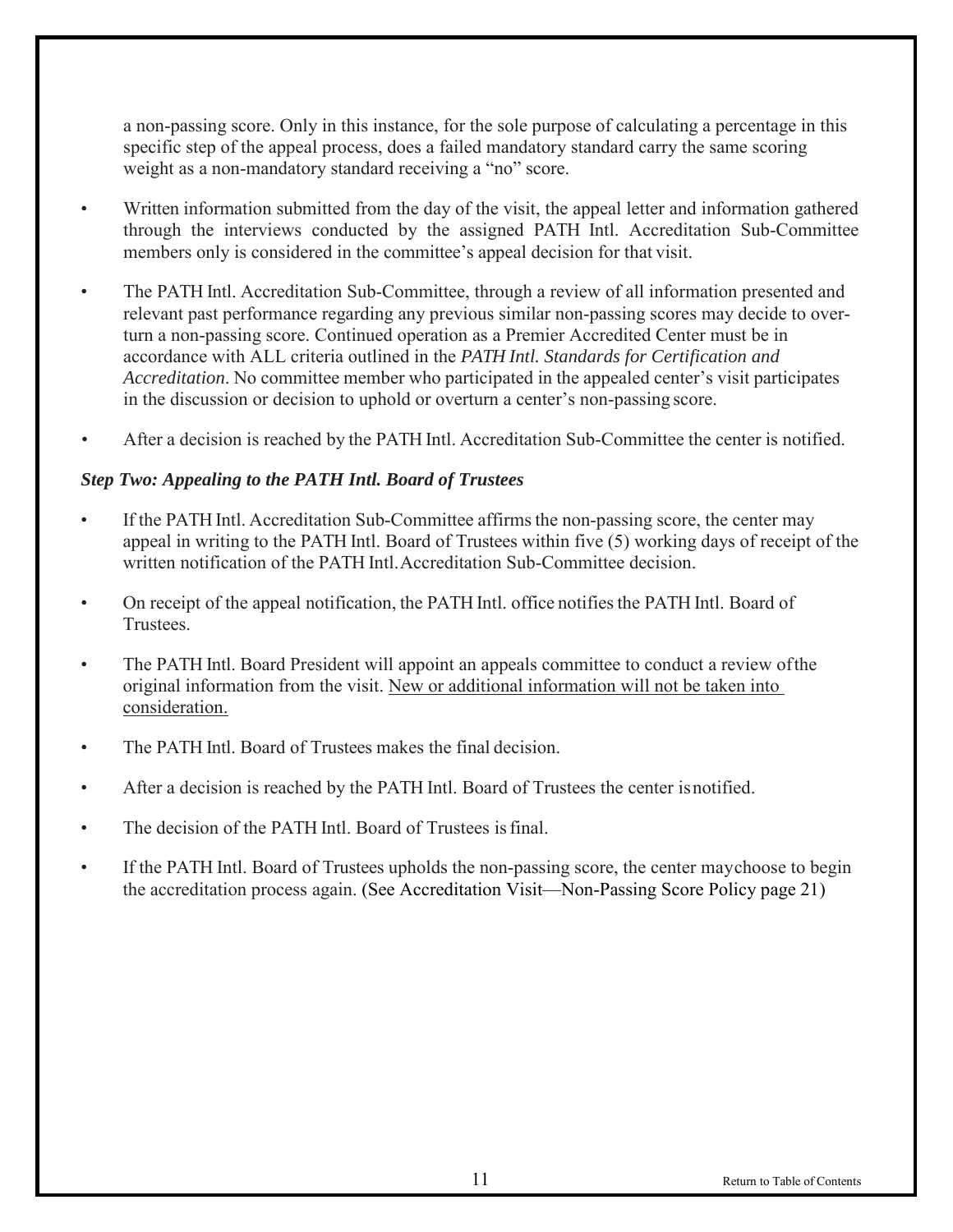#### <span id="page-11-0"></span>**Section Summary**

- The lead visitor will review with the center representative any mandatory standards that have been scored NO and complete the Immediate Corrective Action Notification of Non-Compliant Mandatory Standard form.
- Immediate corrective action must be completed and documentation, along with a letter of appeal, must be sent to the PATH Intl. office postmarked no later than five (5) working days from the date of the visit.
- Completion of this process in no way guarantees that PATH Intl. Premier Accredited Center status will be granted.



#### **Review of Appeal Process**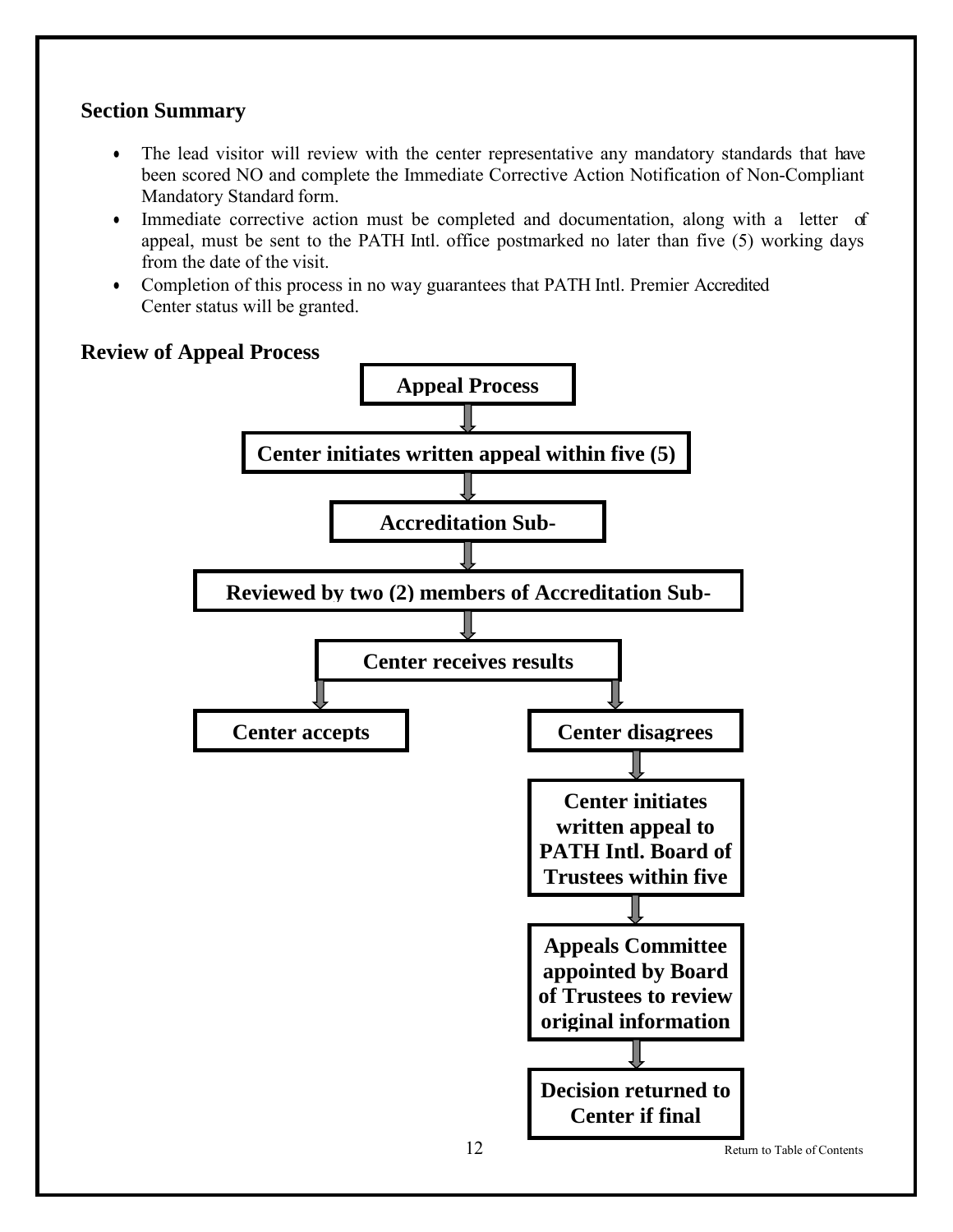## <span id="page-12-0"></span>**How to Maintain Professional Association of TherapeuticHorsemanship International Premier AccreditedCenter Status for theAccreditation Period**

- 1. Renew membership annually. Centers will receive a membership renewal notification in October or November. Membership fees are due on December 31. Late fees accrue effective around January 16 (See membership renewal information for the exact date.)
- 2. PATH Intl. Premier Accredited Centers must submit a signed Annual Statement of Compliance.
- 3. If a PATH Intl. Premier Accredited Center loses its only PATH Intl. Certified Instructor, the center must submit written notification to the PATH Intl. office. The notification must state the center's immediate plans for obtaining a new PATH Intl. Certified Instructor. The notification will be reviewed and the center will be notified in writing of the timeline to obtain a new PATH Intl. Certified Instructor (maximum 6 months). When a new PATH Intl. Certified Instructor is obtained, written notificationmust be submitted to the PATH Intl. office including contact information.
- 4. PATHIntl. Premier Accredited Centers must submit a Premier Accredited Center Change Notification form to the PATH Intl. office within 30 days of a change of location or operations as described in the previous years' membership renewal packet.
- 5. In the fifth year of the five-year term, and in order to maintain status as a PATH Intl. Premier Accredited Center, a center must complete the reaccreditation process. The center representative must complete the Standards Course and exam online or in person prior to submitting an Application for Accreditation. The application must be submitted to the PATH Intl. office within 90 days of completion of the Standards Course and exam online or in person and no later than six months prior to the accreditation lapse date. The visit must take place prior to the center's lapse date at the end of the five-year term.
- 6. Centers that choose not to reaccredit prior to their lapse date and reaccredit at a later time will lose their original accreditation date.

# <span id="page-12-1"></span>**Change Notifications**

When a center has a change in operation, such as:

- There is an addition of one or more specialties being offered (see Grace Period policy),
- The center relocates or adds a site location(s),
- The center loses its only certified instructor, the center completes and returns both a PATH Intl. Premier Accredited Center Change Notification form and self-assessment form for core and specialty standards as applicable to the program to the PATH Intl. Accreditation Sub-Committee. (A separate form is required for each site.)

# **Reevaluation of Premier Accredited Status**

Certain circumstances may warrant a review of a center's PATH Intl. Premier Accredited Center status. Examples of situations that the PATH Intl. Accreditation Sub-Committee or the PATH Intl. Program and Standards Oversight Committee may determine that a review is warranted are:

1. When a PATH Intl. Premier Accredited Center has completed the grace period for adding a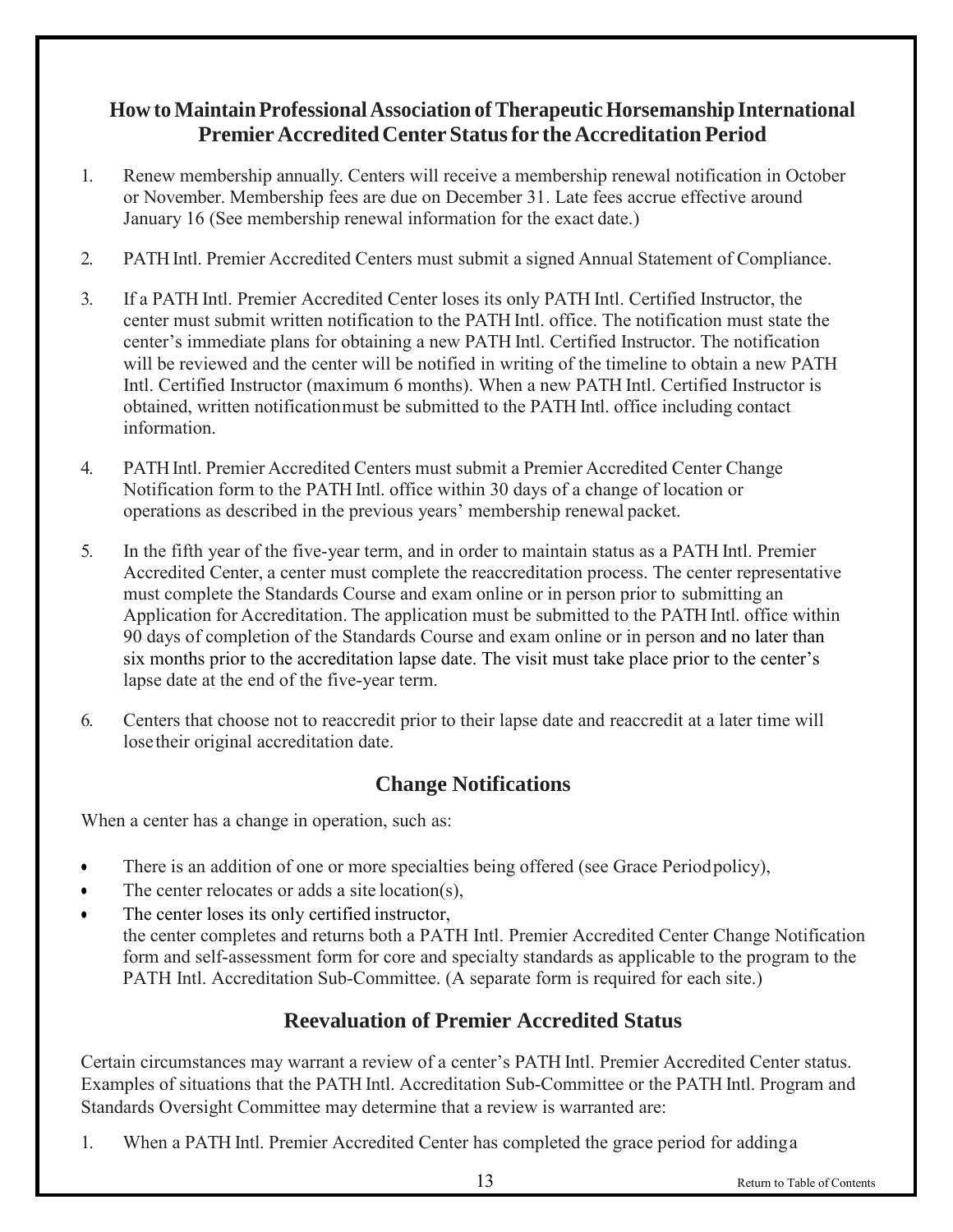specialty program, the center must submit a PATH Intl. Premier Accredited Center Change Notification form. If any section of the self-assessment form receives a failing score a revisit may be required.

- <span id="page-13-0"></span>2. When a PATH Intl. PremierAccredited Center relocates or adds a center location, a PAC Change Notification form is submitted as well as a self-assessment form. If any section of the selfassessment form receives a failing score a revisit may be required.
- 3. If a center adds one or more specialties within two (2) years of its accreditation site visit date the PATH Intl. Accreditation Sub-Committee reviews the center's file to evaluate previous visits and changes to the center facility and operations that merit consideration to safety and performance. A site revisit may be required if the addition of programs is not a natural progression of center growth.
- 4. A PATH Intl. Premier Accredited Center may be asked to submit to a revisit at the discretion of the PATH Intl. Accreditation Sub-Committee if:
	- There are circumstances or documentation (anonymous reports are unacceptable) that suggest a gross safety issue to participants, equines or volunteers.
	- The center shows an inability to meet the standards as outlined in the standards manual for any core or specialty services offered.
	- There is an issue of gross misrepresentation of the center's program relating to its status as a PATH Intl. Premier Accredited Center in good standing.
	- A center willfully submits false information to PATH Intl. regarding thecenter.

If the review of a center's Premier Accredited status is warranted, the process of reevaluating a center's accredited status is as follows:

- 1. The PATH Intl. Accreditation Sub-Committee assigns one, or if applicable two, member(s) of the committee to complete interviews with the center representative and if applicable the center's executive director to help the committee better understand the situation.
- <span id="page-13-1"></span>2. The PATH Intl. Accreditation Sub-Committee reviews all information presented. Relevant past performance may determine that additional follow-up meetings/calls with the center and possibly a revisit if necessary.
- When a revisit is deemed necessary the responsibility for the expense of the revisit is determined by the PATH Intl. CEO. Depending on the circumstances, PATH Intl. or the center will underwrite the expense of the revisit. The center will be notified in writing of the final decision.

#### **Removal of Accreditation**

Accreditation may be removed anytime within the five-year period by the PATH Intl. Board of Trustees. The Accreditation Sub-Committee may recommend removal of accreditation from a center to the PATH Intl. Board of Trustees under the following circumstances:

- 1. The center refuses to schedule a revisit when the Accreditation Sub-Committee and/or the PATH Intl. Board of Trustees determines that it is necessary.
- 2. The center fails to achieve a passing score during the revisit.
- 3. The center fails to sign the Annual Statement ofCompliance.
- 4. The center knowingly provides false information to the site visitors, the Accreditation Sub-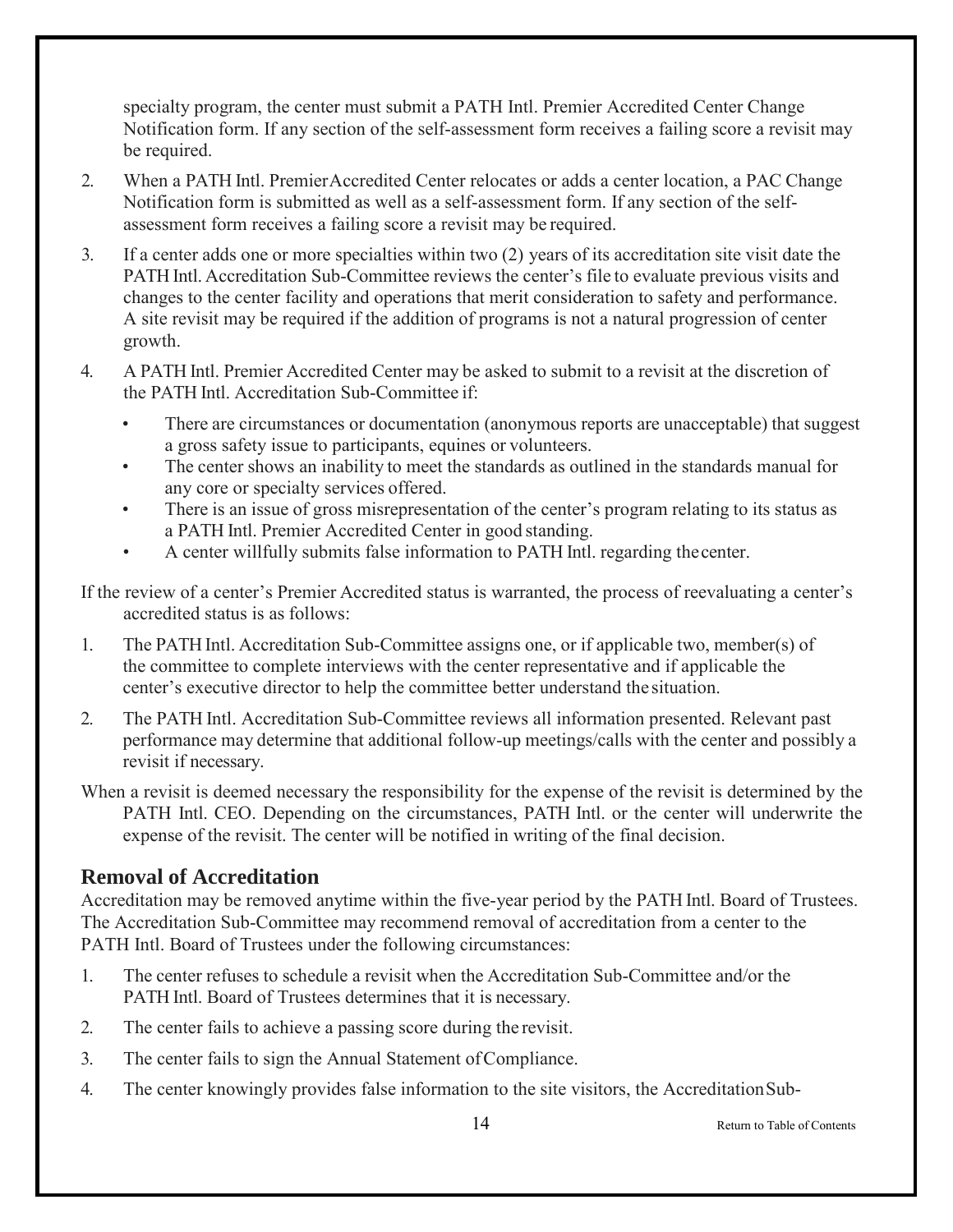<span id="page-14-0"></span>Committee, the PATH Intl. Board of Trustees or its representatives.

- 5. The center fails to be in compliance with mandatory standards.
- 6. The center fails to adhere to the PATH Intl. Code of Ethics.
- 7. At the discretion of the PATH Intl. Board of Trustees, following a review process.

The center has the right to appeal in writing to the PATH Intl. Board of Trustees after 15 days of being notified of the removal of accreditation. The board's decision is final (see [Step 2 of the Appeal Process\).](#page-10-0) Centers that have their accreditation removed are no longer permitted to use the PATH Intl. Premier Accredited Center logo.

- To maintain accredited status a center must renew center membership annually, submit change notifications as needed and reaccredited prior to accreditation lapse date.
- Failure to reaccredit prior to the accreditation lapse date may result in loss of original accreditation date.
- Certain circumstances may warrant a review of a center's PATH Intl. Premier Accredited Center status.
- Accreditation may be removed anytime within the five-year period by the PATH Intl. Board of Trustees or by recommendations from the Accreditation Sub-Committee to the PATH Intl. Board of Trustees.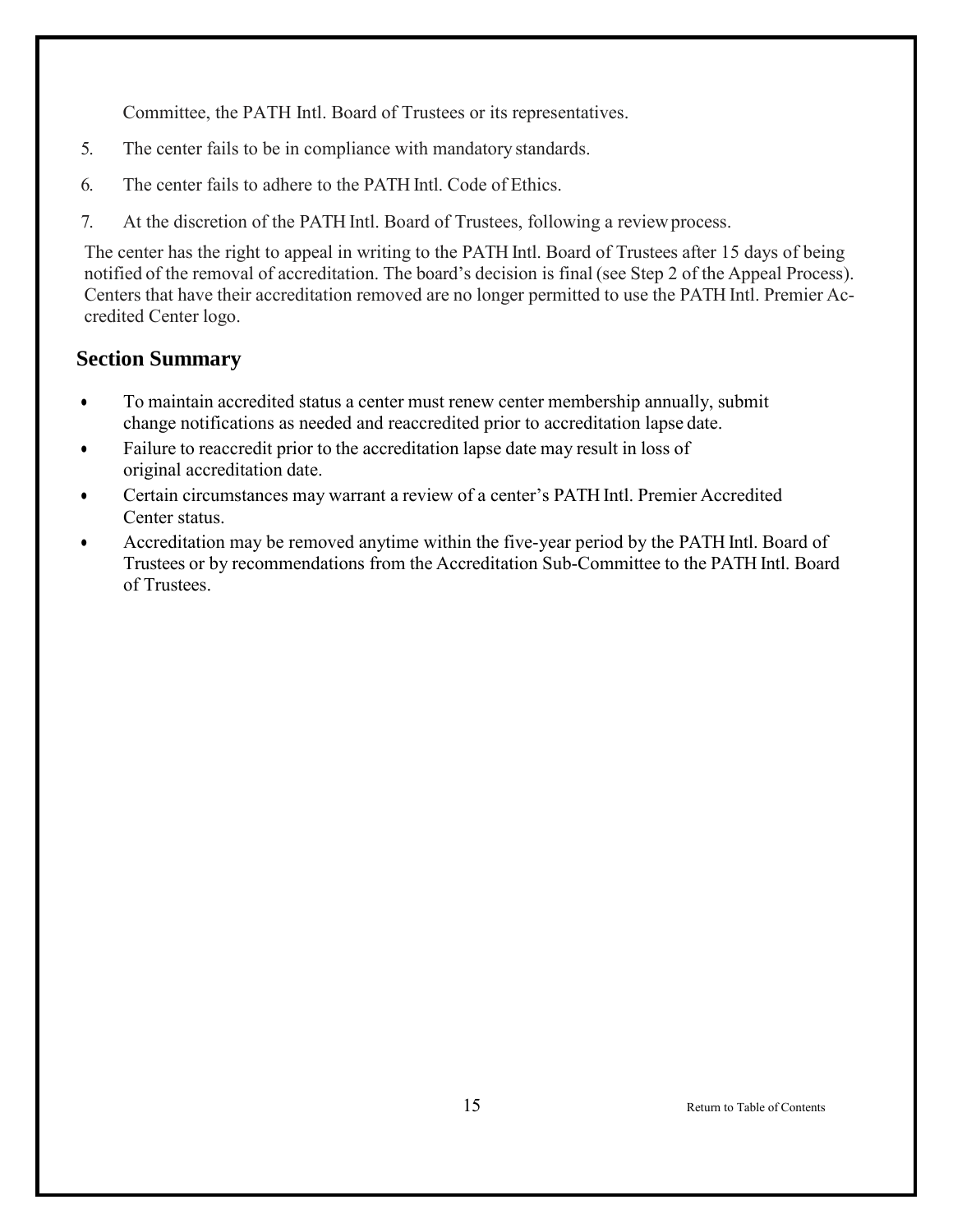# **Steps to Reaccredit**

<span id="page-15-0"></span>Premier accredited centers must be current center members in good standing to be eligible to begin the reaccreditation process. In order to ensure that a center does not lapse their accreditation, it is best to apply for reaccreditation at least six months prior to its accreditation lapse date. The PATH Intl. office will mail a reminder notification of reaccreditation one year prior to the lapse date and again six months prior to lapse date. A Center that let's their accreditation lapse will lose their original accreditation date.

- 1. The center representative must complete and pass the Standards Course and exam online or in person with a minimum score of 90%. If the center designates an alternate center representative, he/she must also complete a Standards Course and exam.
- 2. Upon completion of the Standards Course and exam, a PATH Intl. Application for Center Accreditation and a Center Accreditation Self-Assessment form will be handed out at the Standards Course and exam at PATHIntl. annual and regional conferences. The forms can also be downloaded at [www.pathintl.org o](http://www.pathintl.org/path-intl-centers/path-intl-center-accreditation)r by contacting the PATH Intl. office.
- 3. The center must complete and submit a PATH Intl. Application for Center Accreditation within 90 day of completion of the Standards Course and exam.
- 4. The PATH Intl. office will review all applications to determine eligibility. Only complete applications will be accepted. Complete applications are those that are received within the center's 90-day time limit and include the following:
	- Any supporting documentation as detailed on the application
	- A \$150 application fee
- 5. Centers with complete applications qualify for a site visit and will be notified. Centers that submit incomplete applications will be notified as to what steps to take in order to complete the application process.
- 6. Accepted applications are assigned site visitors. The PATH Intl. office will notify the assigned site visitors of the required visit. The center will be notified that visitor assignments have been made. Site visits must occur before the accreditation lapse date. All center representatives must have taken the Standards course and exam within 12 months of a site visit.
- 7. The lead visitor will contact the center representative to schedule a mutually agreeable date and time for the visit.
- 8. The lead visitor and associate visitor will conduct a site visit.
- 9. Immediately following the visit, the site visit forms are mailed to the PATH Intl. office for calculation. Results are calculated by the PATH Intl. office. Centers will be notified of the results of the visit. If the center received a non-passing score, the review and appeal process may be initiated. In order to initiate the review and appeal process, the center must submit a letter requesting an appe[al. \(See page 10-11\)](#page-9-0)
- 10. In order to receive a passing score, centers must be in 100% compliance with all mandatory standards. Centers must also receive 75% or better in each category, Administration and Business, Facility, Equine Welfare and Management, Driving (if applicable), Ground (if applicable) and Medical/Mental Health (if applicable), an 80% or better in its overall score and 50% or better in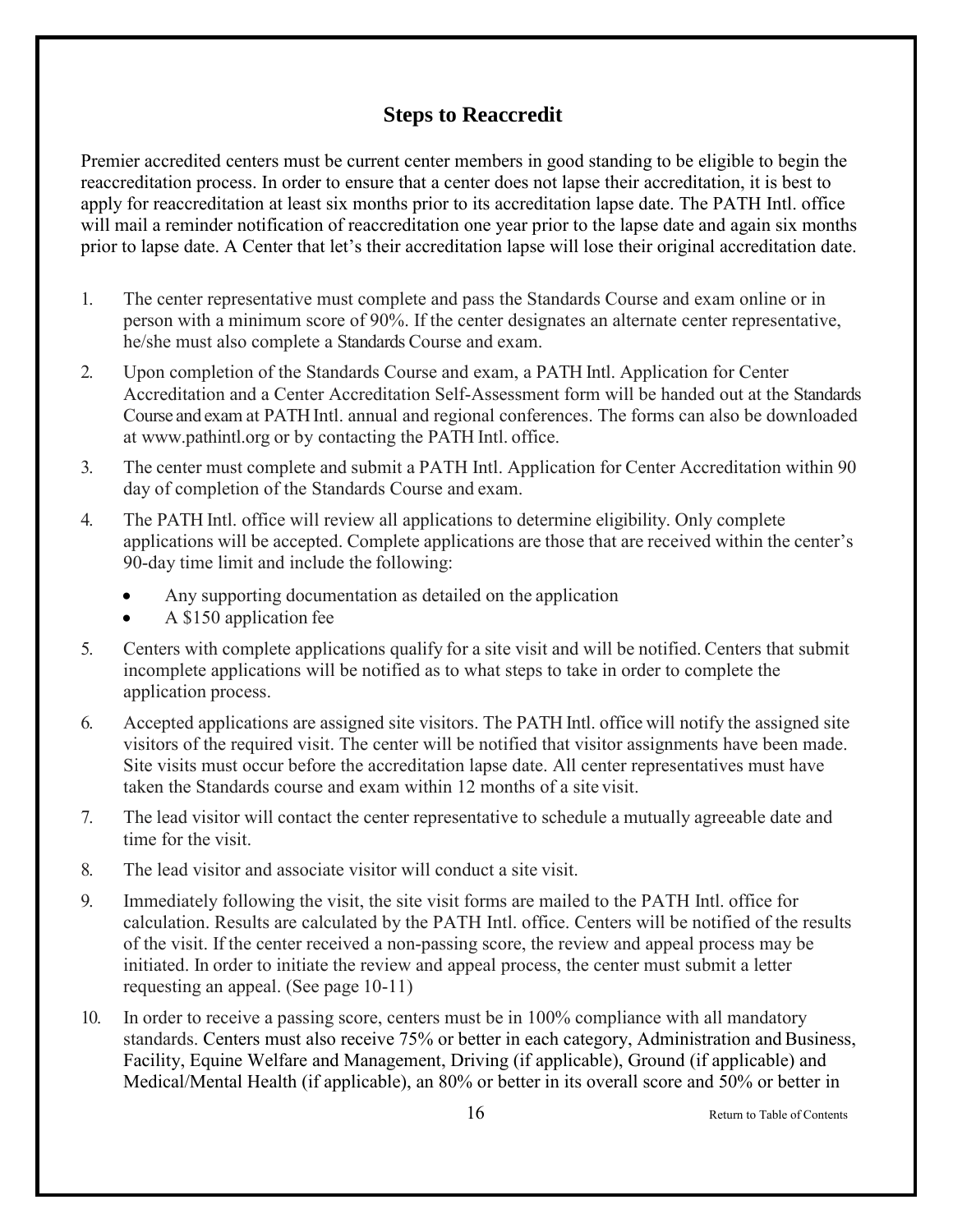Mounted, Interactive Vaulting and Equestrian Skills (as applicable). Mandatory standards are deemed significant in the assurance of safety precautions, certifications and liability.

- <span id="page-16-0"></span>11. All site visit documentation is reviewed by the Accreditation Sub-Committee. Following this review, the center's accreditation status is determined.
- 12. Those centers who again achieve Professional Association of Therapeutic Horsemanship International Premier Accredited Center status will be sent official written notification of their status. A new plaque denoting premier accreditation status is sent to each center.

- Premier accredited centers must be current center members in good standing to be eligible to begin the reaccreditation process.
- The PATH Intl. office will mail a reminder notification of reaccreditation one year prior to the lapse date and again six months prior to lapse date.
- Centers must apply for reaccreditation at least six months prior to accreditation lapsedate.
- The designated center representative must complete the Standards Course and exam online or in person prior to submitting an application.
- Centers must complete the reaccreditation process, including the site visit prior to their accreditation lapse date.
- Failure to reaccredit prior to the accreditation lapse date may result in loss of original accreditation date.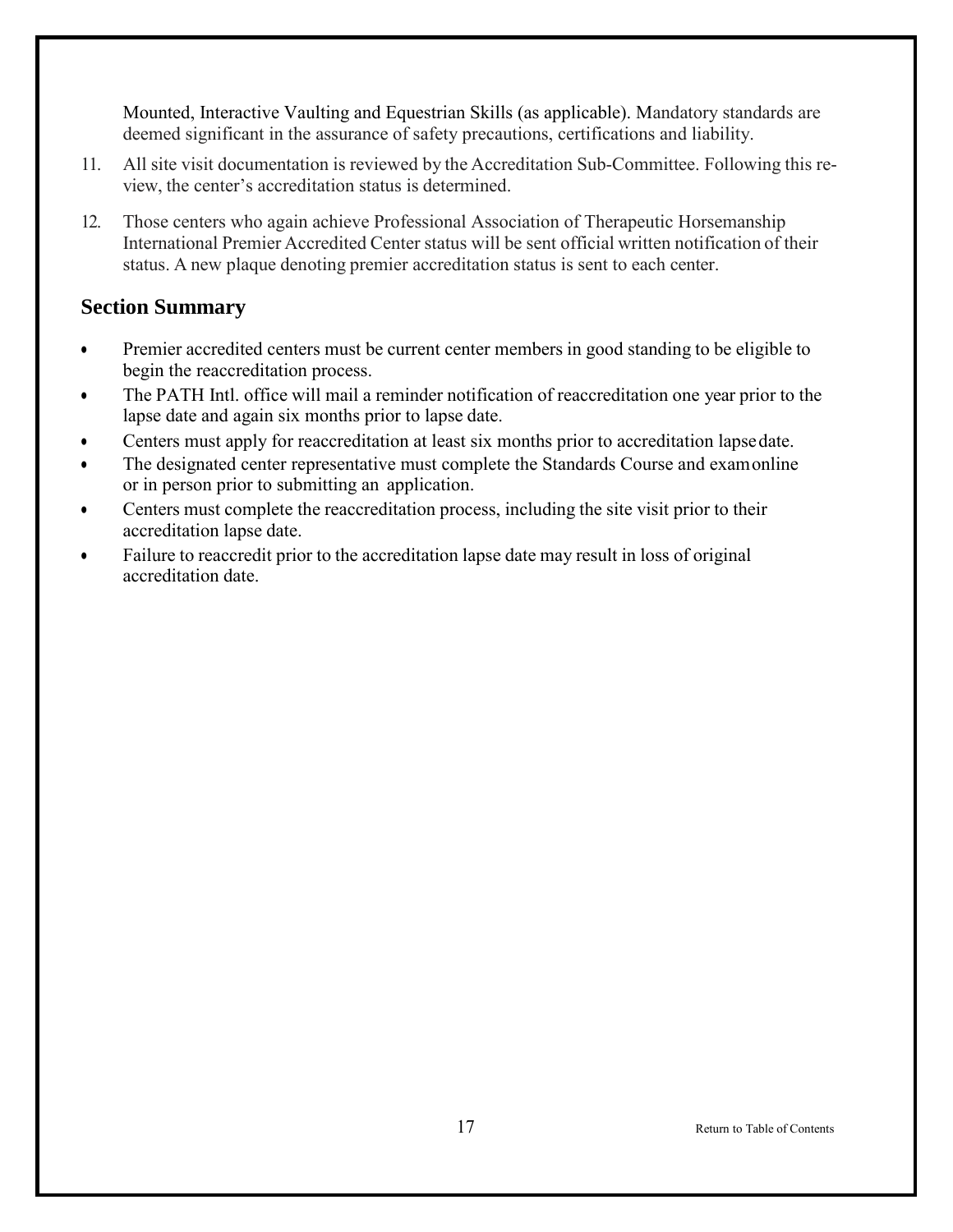# **Tips for a Successful Accreditation Site Visit**

<span id="page-17-0"></span>Create an accreditation notebook.

- One standard per section with supporting documentation following.
	- o The core, activity and services sections of the manual with one standard per page can be downloaded from Member Connections, accessible in your PATH Intl member portal.
- Highlight mandatory standards in one color; highlight standards that require something in writing in another color.

Using your resources

- Complete the Center Accreditation Self-Assessment form
- Delegate a section or specific standards to staff for review
- Find a mentor center
- <span id="page-17-1"></span>• Use PATH Intl. online education

## **Typical Reasons a Center May Receive a No on a Standard**

- A4: Some of the persons/personnel listed on the Organizational Chart were not covered in the job descriptions. All positions on the Organizational chart must have written job descriptions for this standard.
- A7: Center did not address ALL subparts and does not address both parts of the standard.
- A8: No written contract for leasing or borrowing a horse.
- A11: No place for "Caregiver" information (if applicable) on a form.
- \*A14: Not all participants had a signed written liability form.
- A17: Not all participants had a signed physician's statement.
- A23: Center did not update participant and volunteer information annually.
- A25: Centers (personnel, volunteers, and participants) did not rehearse emergency procedures.
- \*A32: Participants were not wearing ASTM/SEI helmets (documented by label in helmet or printed certificate from ASTM-SEI website).
- $\bullet\quad$  \*F16: No emergency information posted adjacent to the phone. Take care when using a cell phone as the emergency phone – information still needs to be posted adjacent to that phone, placed in a designated location, and with signal and charged battery.

*(suggestion might be to place it on a table or hook with emergency information posted next to it)* 

- F18: First aid kits did not have **written** documentation of maintenance.
- F19: The equine emergency information was not placed **in** the equine first aid container.
- F26: The arena was not clear of objects that might injure equines, participants and personnel.
- EQM1: No written evidence of an introductory screening process for prospective horses.
- Signatures and/or dates missing; take care when using double sided forms sometimes people forget to turn them over to complete.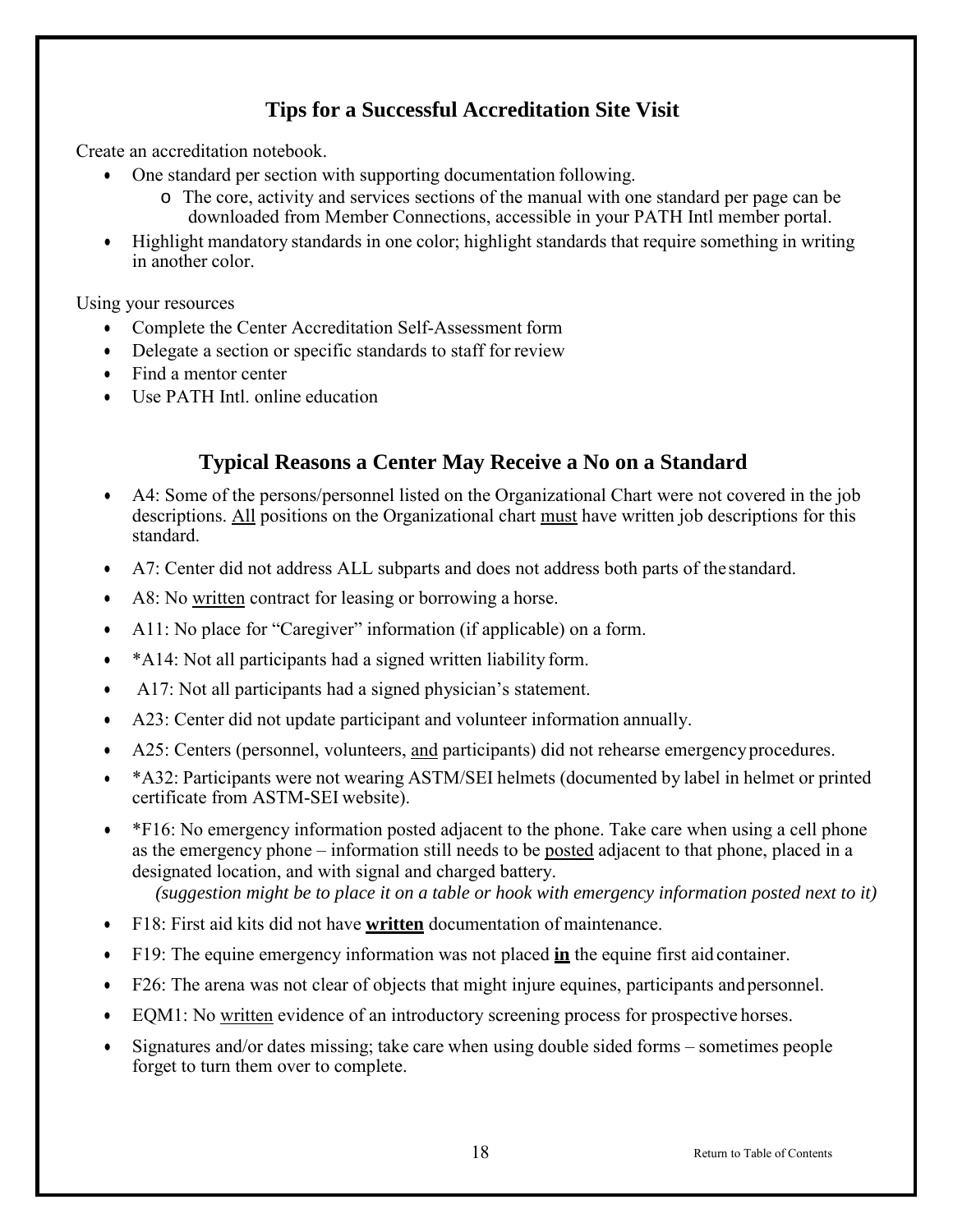# **Policies**

#### <span id="page-18-0"></span>**Policy on Disclosure and Confidentiality**

In keeping with its responsibility to centers and the public, the Professional Association of Therapeutic Horsemanship International Accreditation Sub-Committee has clearly delineated policies regarding confidentiality and disclosure.

#### **Statement on Confidentiality**

The PATH Intl. Accreditation Sub-Committee maintains the confidentiality of information collected during the accreditation process. Accreditation materials are considered confidential. Accreditation Sub-Committee members and all visitors are required to sign a confidentiality statement.

During discussions related to review and evaluation of specific centers, strict safeguards of confidentiality are maintained. These meetings are closed and the minutes are kept confidential. Meetings may be open during discussion of general accreditation procedures. During open meetings, committee members avoid references to specific centers by name or through elaborate descriptions.

Statistical summaries that do not specifically reveal information about individual centers may be disclosed.

The Accreditation Sub-Committee shall not be responsible for attempts to use general information disclosed by the committee to identify specific centers.

#### **Statement on Disclosure**

Information regarding the Accreditation Sub-Committee as described in official PATH Intl. documents is available to the membership and the public. Relevant policies and procedures are disseminated to centers on a regular basis.

PATH Intl. continuously updates a list of all Premier Accredited Centers.

If inquiries, written or verbal, are received regarding the accreditation status of a member center, the inquirer is told whether the center is accredited.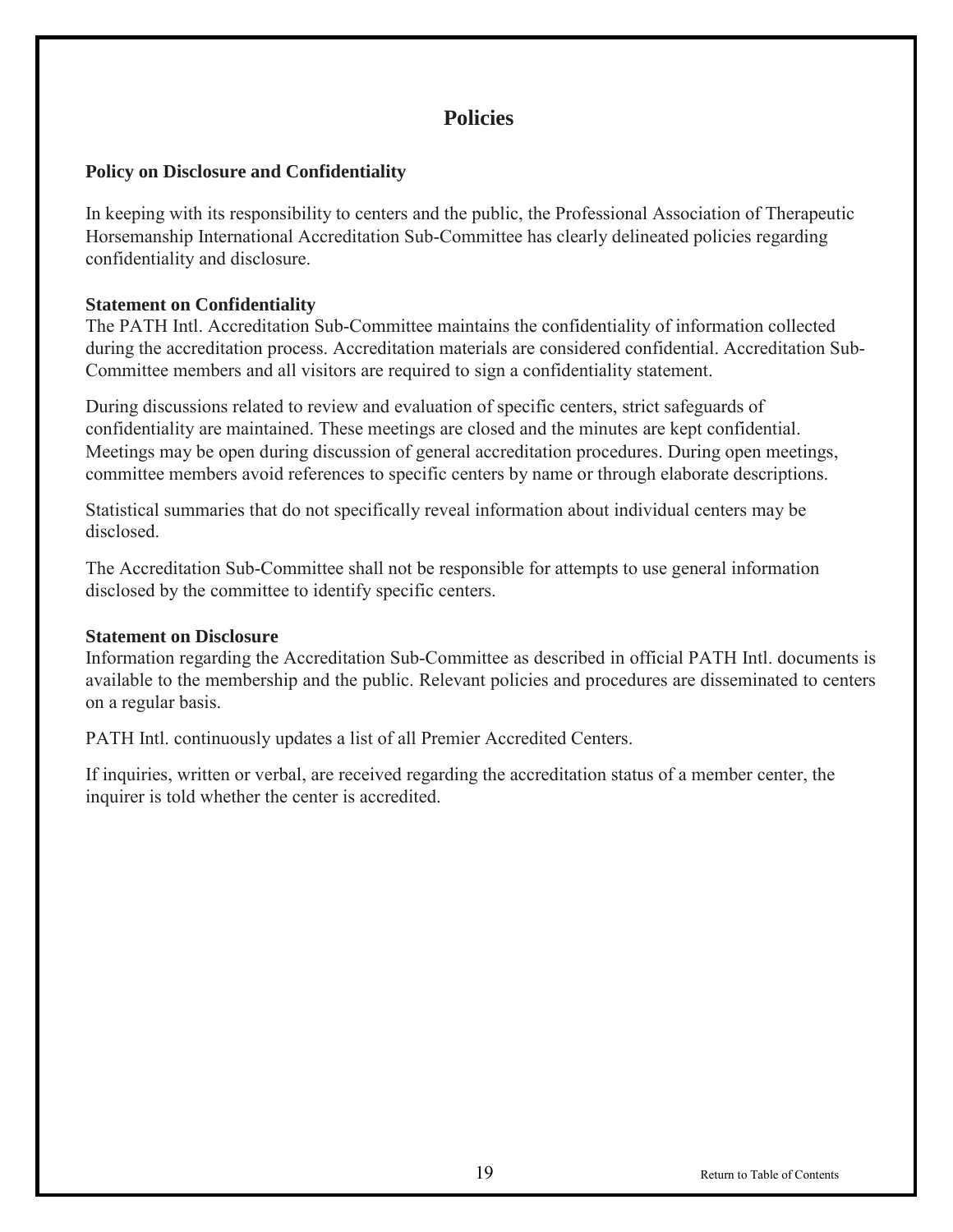#### <span id="page-19-0"></span>**Premier Accredited Center Reinstatement Policy**

A PATH Intl. Premier Accredited Center within the center's five year accreditation term that does not renew its center membership before the end of the 90-day membership grace period (per the Membership Grace Period Policy available on the PATH Intl. website) and thus has an expired membership must:

- 1. Rejoin the association
- 2. Follow a reinstatement process for accreditation

| <b>Time Past</b><br><b>Membership</b><br><b>Expiration</b> | <b>Reinstatement</b><br><b>Fee</b><br>(as of 7/1/2011) | <b>Reinstate Accreditation Status</b>                                                                                                                                                                                                                                                                                                                                                                                      |
|------------------------------------------------------------|--------------------------------------------------------|----------------------------------------------------------------------------------------------------------------------------------------------------------------------------------------------------------------------------------------------------------------------------------------------------------------------------------------------------------------------------------------------------------------------------|
| 90 days to $6$<br>months                                   | $$50 + outstanding$<br>accreditation<br>invoices       | Complete the PATH Intl. Accreditation Self-Study form<br>$\bullet$<br>Complete the Standards course and successfully<br>$\bullet$<br>complete the exam                                                                                                                                                                                                                                                                     |
| 6 months to 1<br>years                                     | $$100 + outstanding$<br>accreditation<br>invoices      | Complete the PATH Intl. Accreditation Self-Study form<br>Complete the Standards course and successfully<br>$\bullet$<br>complete the exam<br>Visit by site visitors. Site visitors travel expenses to be<br>$\bullet$<br>reimbursed by the center. Site visitors submit observations<br>and recommendations to Accreditation<br>Subcommittee. Accreditation Subcommittee makes final<br>recommendation for reinstatement.* |

Centers that rejoin after one year will join as a PATH Intl. Center Member. Centers that wish to accredit after the change in status need to be a center member in good standing for one year after rejoining before applying for accreditation and must also pay any outstanding accreditation balances from their previous Premier Accredited Center status. Centers that do not reinstate may lose their original accreditation date.

\*The Accreditation Subcommittee will be informed of a pattern of grievance submitted to PATH Intl. (although not the specific grievances) as it considers a center reinstatement.

#### **Date**

- Reviewed by Programs & Standards Oversight Committee: June 2011
- Forwarded to Membership Oversight Committee Region Reps for feedback: June 2011
	- Forwarded to Education Oversight Committee for feedback: June 2001
- Reviewed and Recommended by Accreditation Subcommittee with suggested edits: January 2017

Approved by PATH Intl. Board of Trustees: November 2011